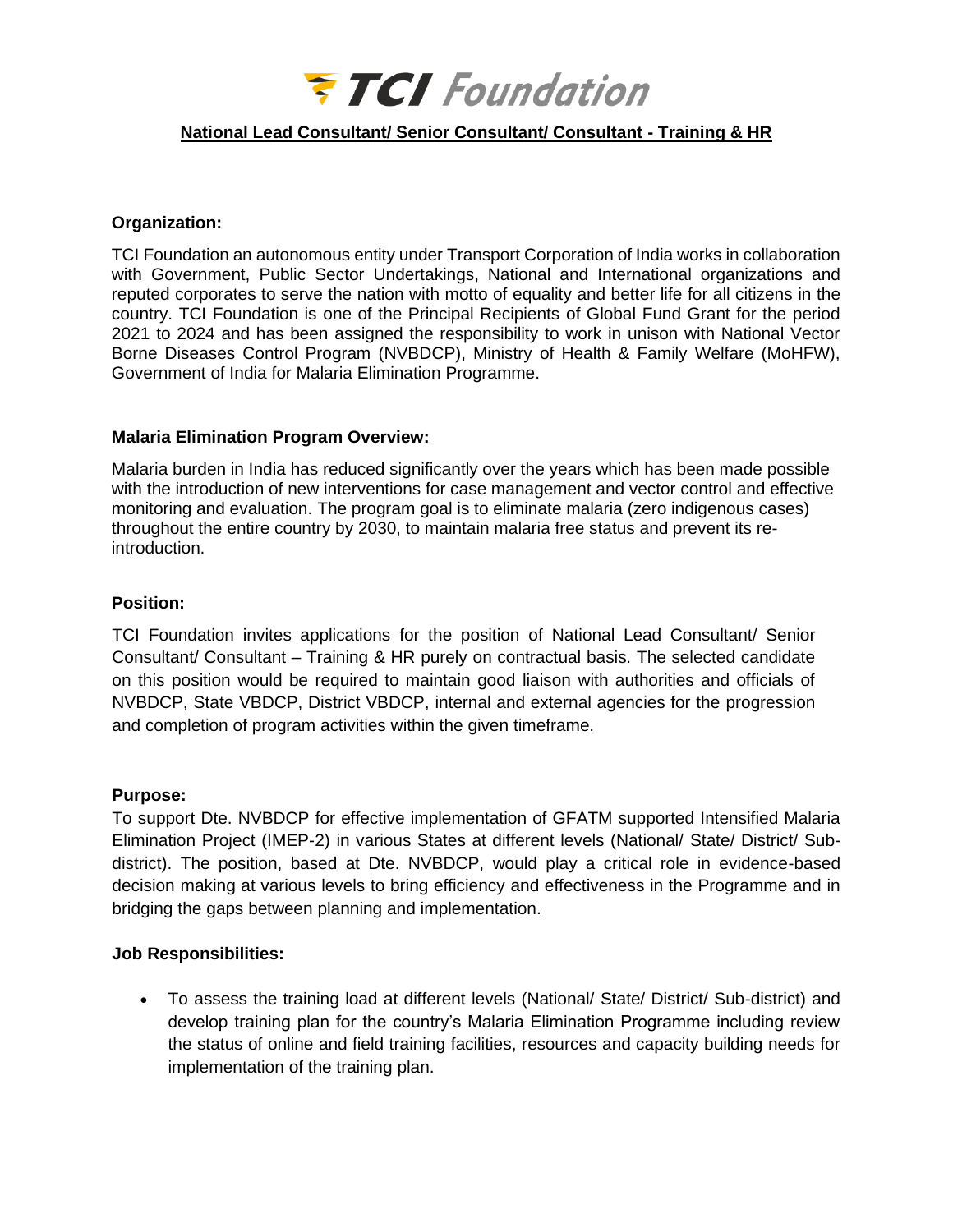# **FTCI** Foundation

- To review and develop the training modules (including e-training modules) for various cadres of healthcare workforce; and to support, facilitate& guide Principal Recipient-2 (PR-2), States, Districts and NGO SRs in developing training modules.
- To analyze the job responsibilities of various cadres of healthcare workforce to be trained and suggest & upgrade the knowledge base and necessary skills to improve competency of the trainees (Competency based approach).
- To collaborate with and support PR-2 in devising strategy for training needs assessment of the healthcare workforce at all levels (National/ State/ District/ Sub-district) and to supervise and facilitate the Regional Coordinators in planning and carrying out the trainings in collaboration with other NVBDCP staff at various levels in the States/UTs.
- To keep liaison and coordinate with other training/ management institutions/ VBDCP Units (State/ District/ Sub-district levels) for specialized trainings on malaria elimination programme.
- To review the monthly/quarterly/annual reports received from States/ Districts, based on agreed targets and progress made along with dashboard related programme indicators.
- To provide support/ inputs to ensure quality and timely implementation of training plan; and to undertake training/capacity building of NVBDCP & other healthcare staff at National, State, District and Sub-district levels, online as well as in-person.
- To supervise and monitor HR at various levels, analyze their monthly activity reports and provide feedbacks to them.
- To undertake supervisory field visits in States/ UTs/ Districts (atleast 10 days a month) to analyze the situation, assess implementation, finding gaps and take corrective actions accordingly, in a manner that maximizes coverage of health facilities/ villages and effective utilization of resources.
- To participate in planning and organization of review meetings at National and Subnational levels.
- To undertake any other task assigned by the Reporting authority.

# **Qualification and Experience:**

| <b>Position</b> | <b>Qualification &amp; Experience</b> | <b>Remuneration</b> (in | Rs.) |
|-----------------|---------------------------------------|-------------------------|------|
|                 |                                       | ber month               |      |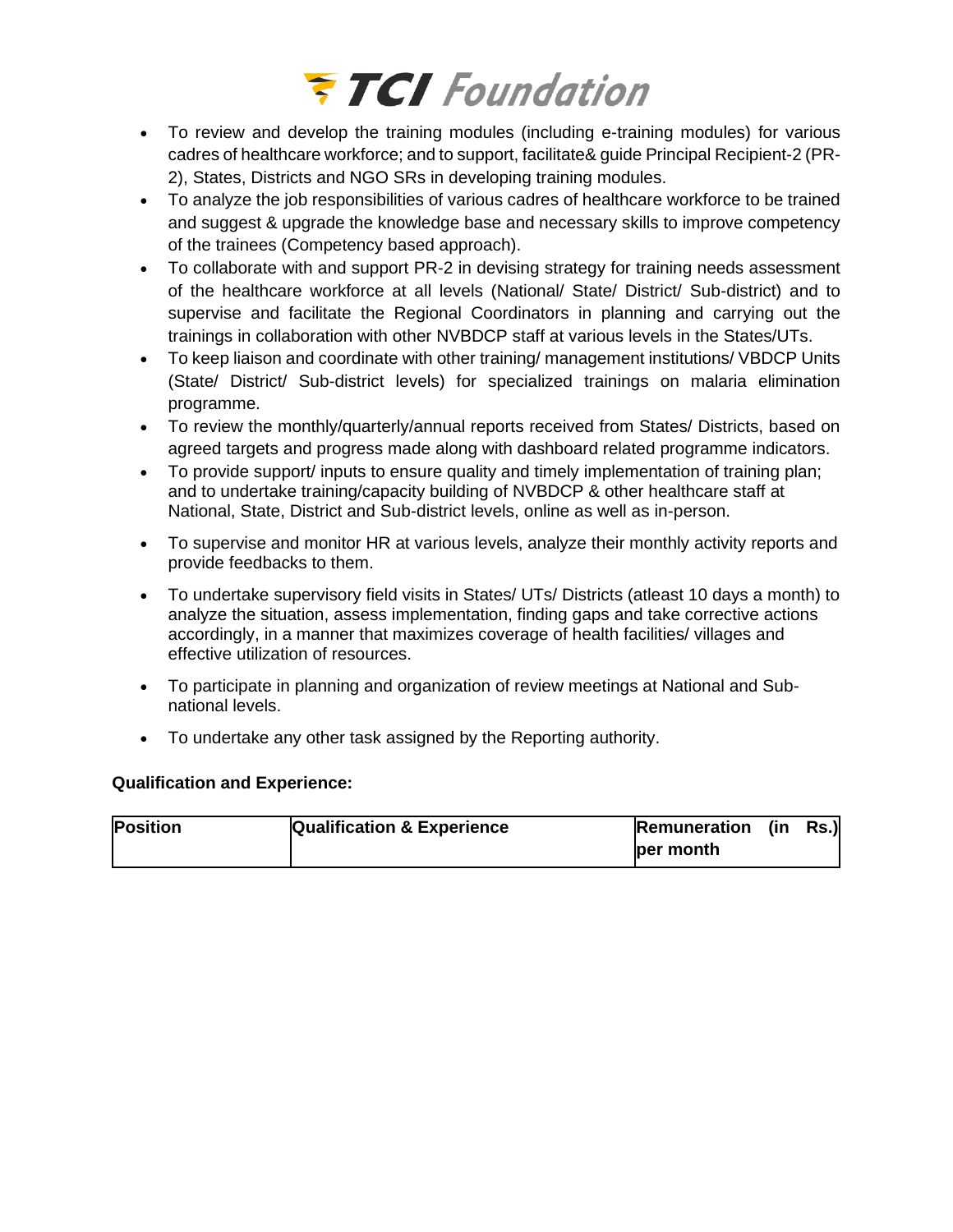

| Lead Consultant-              | qualification 60,000-1,32,000 /-<br>MBBS with<br>Post-Graduate       |
|-------------------------------|----------------------------------------------------------------------|
| Training &                    | Community (consolidated).<br>(Degree/Diploma) in PSM/                |
| HR*/ Senior                   | Medicine/ Public Health.                                             |
| Consultant-Training &         | OR.                                                                  |
| HR <sup>*</sup> / Consultant- | MBBS with MPH with 5 years' experience in Remuneration is indicative |
| Training & HR*                | Public Health at National or State level.<br>and would depend on     |
|                               | Qualification, Experience<br>OR.                                     |
| *The designation              | BDS/BAMS/BHMS/B. Pharmacy/ with MBA & Performance during             |
| would be based on             | (Health Management)/ MPH with 5 years' written test/interview.       |
| Qualification,                | experience in Public Health at National or                           |
| Experience and                | State Level.                                                         |
| Performance during            |                                                                      |
| written test/interview        | Desirable-                                                           |
|                               | Prior experience of imparting training in the                        |
|                               | health sector (at national/state level) would be                     |
|                               | an added advantage.                                                  |
|                               |                                                                      |

### **Skills required-**

- Strong expertise in the domain of surveillance, field epidemiology, outbreak response, VBD control.
- Computer proficiency with commonly used packages like MS Word, Excel, Power Point & Web surfing.
- Knowledge and proficiency in statistical software packages such as SPSS, Epi Info etc.
- Excellent communication (oral and written) and presentation skills, analytical and interpersonal abilities.
- Demonstrated ability to work in a multi-disciplinary team environment.

**Nature of appointment:** The appointment will be on contract basis initially for one year and thereafter extendable annually (or specified period) on the basis of performance appraisal (to be assessed for work output, personal attributes, functional competency etc.)

**Reporting:** Reporting will be to Nodal Officer, GFATM under the overall supervision of Director, NVBDCP.

**Age:** Upper age limit is 55 years and ready to travel extensively.

**Annual Increment:** Annual increment would be based on performance appraisal.

**Rescission:** Either party can terminate the contract by giving one month's notice in writing.

**Deliverables:** The consultant will be required to submit a Monthly Activity Report and Annual Report to Reporting Officer with a copy to Dte. NVBDCP. Performance appraisal would include